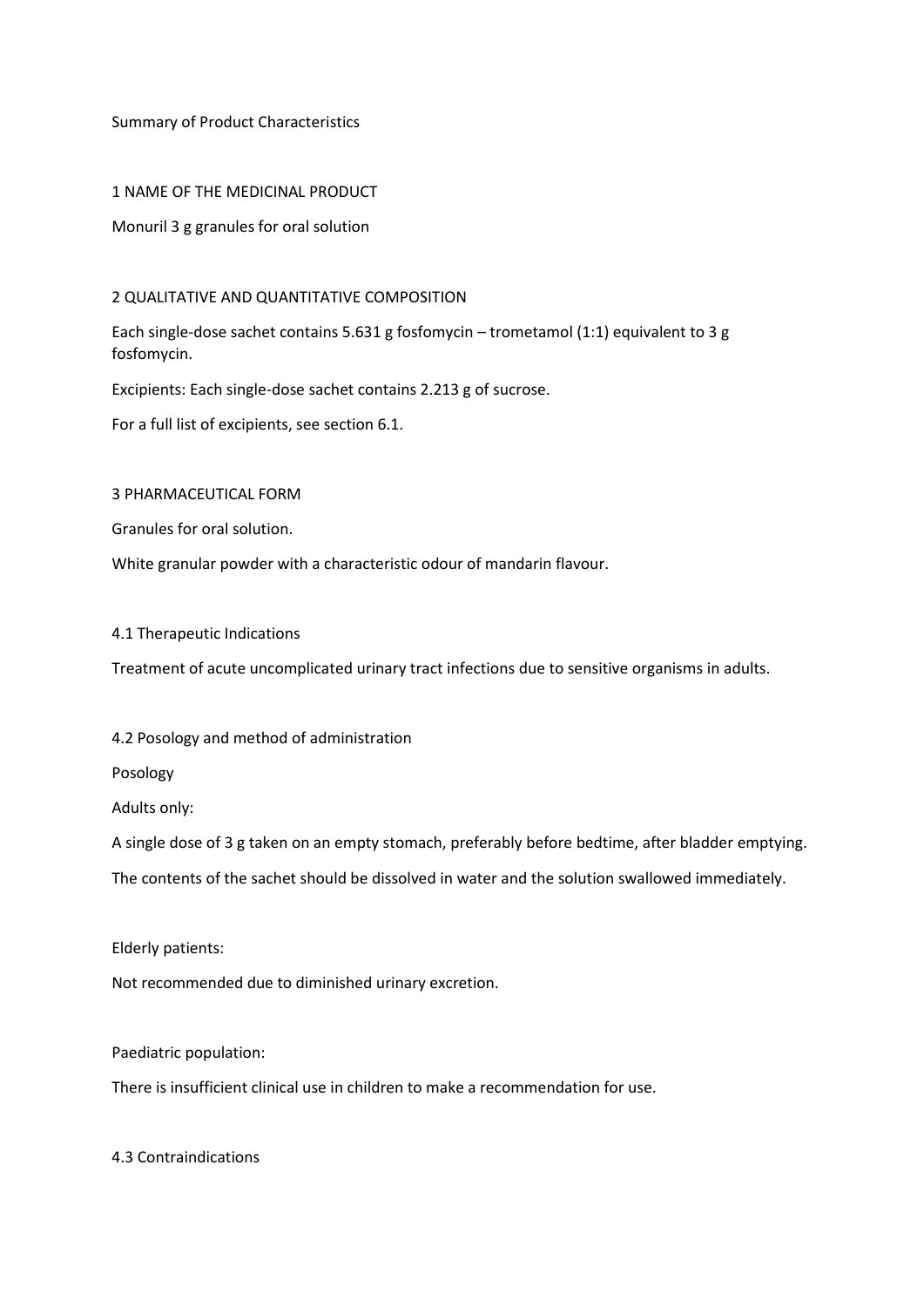Hypersensitivity to the active substance or to any of the excipients listed in section 6.1.

Patients with severe renal failure (creatinine clearance < 10 ml/min).

Patients undergoing haemodialysis.

## 4.4 Special warnings and precautions for use

Hypersensitivity reactions, including anaphylaxis and anaphylactic shock, may occur during fosfomycin treatment and may be life-threatening (see section 4.8). If such reaction occurs, fosfomycin should never be re-administered and an adequate medical treatment is required. Treatment with antibacterial agents alters the normal flora of the colon leading to overgrowth of C.difficile. C. difficile produces toxins A and B which contribute to the development of CDAD. Hypertoxin producing strains of C. difficile cause increased morbidity and mortality, as these infections can be refractory to antimicrobial therapy and may require colectomy.

Appropriate fluid and electrolyte management, protein supplementation, antibiotic treatment of C. difficile, and surgical evaluation should be instituted as clinically indicated.

Antibiotic associated diarrhoea has been reported with use of nearly all antibacterial agents, including fosfomycin trometamol, and may range in severity from mild diarrhoea to fatal colitis. Diarrhoea, particularly if severe, persistent and/or bloody, during or after treatment with Monuril (including several weeks after treatment), may be symptomatic of Clostridium difficile-associated disease (CDAD). It is therefore important to consider this diagnosis in patients who develop serious diarrhoea during or after treatment with Monuril. If CDAD is suspected or confirmed, appropriate treatment should be initiated without delay (see section 4.8). Anti-peristaltic medicinal products are contra-indicated in this clinical situation. Do not use more than one single dose of Monuril to treat a single episode of acute cystitis. Prolonged use of an anti-infective may result in the development of superinfection due to organisms resistant to that anti-infective.

Renal insufficiency: urinary concentrations of fosfomycin remain effective for 48 hours after a usual dose if creatinine clearance is above 10 ml/min.

Monuril contains sucrose. Its use is not recommended in patients with hereditary problems of fructose intolerance, glucose-galactose malabsorption or sucrose-isomaltase insufficiency.

## Paediatric population:

There is insufficient clinical use in children to make a recommendation for use.

## 4.5 Interaction with other medicinal products and other forms of interactions

When co-administered with fosfomycin, metoclopramide lowers the serum and urine concentrations of fosfomycin. Other drugs that increase gastrointestinal motility may produce similar effects.

Food may delay the absorption of the active ingredient of Monuril with consequent slight decrease in peak plasma levels and urinary concentrations. It is therefore preferable to take the medicine on an empty stomach or about  $2 - 3$  hours after meals.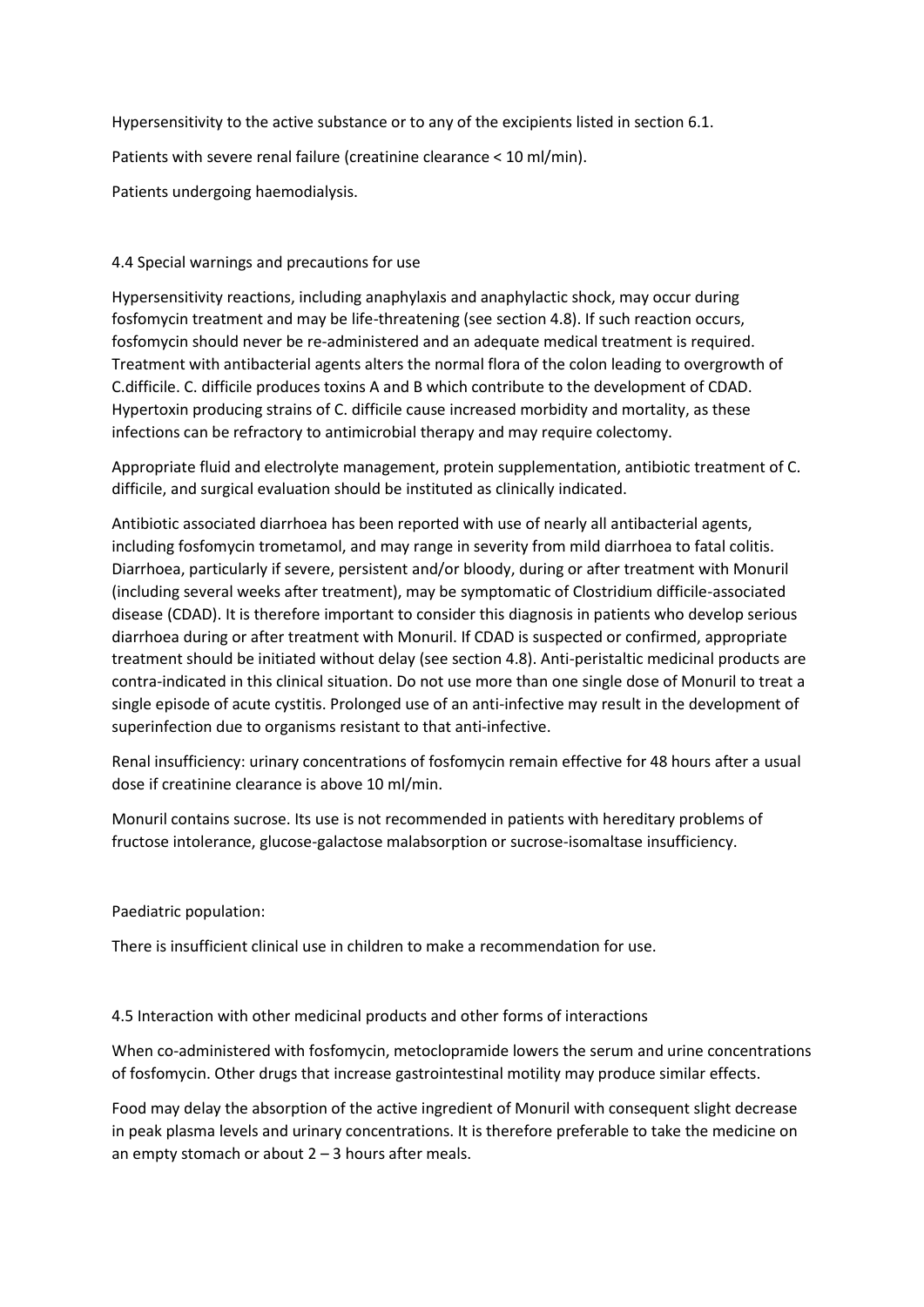Specific problems concerning the alteration in INR. Numerous cases of increased antivitamin K antagonists activity have been reported in patients receiving antibiotics. Risk factors include severe infection or inflammation, age and poor general health. Under these circumstances, it is difficult to determine whether the alteration in INR is due to the infectious disease or its treatment. However, certain classes of antibiotics are more often involved and in particular: fluoroquinolones, macrolides, cyclins, cotrimoxazole and certain cephalosporins.

### Paediatric population:

Interaction studies have only been performed in adults.

### 4.6 Fertility, pregnancy and lactation

#### Pregnancy

At the present time, single-dose antibacterial treatments are not suitable to treat urinary tract infections in pregnant women.

Animal studies do not indicate reproductive toxicity. A large amount of data concerning effectiveness of fosfomycin during pregnancy is available. However, only moderate amount of safety data on pregnant women is available and does not indicate any malformative or feto/neonatal toxicity of fosfomycin.

#### Lactation

Fosfomycin is excreted into human milk at low level after a single injection. Therefore Fosfomycin can be used during breastfeeding, after a single oral dose.

#### Fertility

No effect on fertility has been reported in animal studies. No data are available in human.

## 4.7 Effects on ability to drive and use machines

No specific studies have been performed but patients should be informed that dizziness has been reported. This may influence some patients' ability to drive and use machines.

## 4.8 Undesirable effects

The most common adverse reactions following the single-dose administration of Fosfomycin trometamol involve the gastrointestinal tract, mainly diarrhoea. These events are usually self-limited in duration and resolve spontaneously. The following table displays ADRs that have been reported with the use of Monuril from either clinical-trial or post-marketing experiences.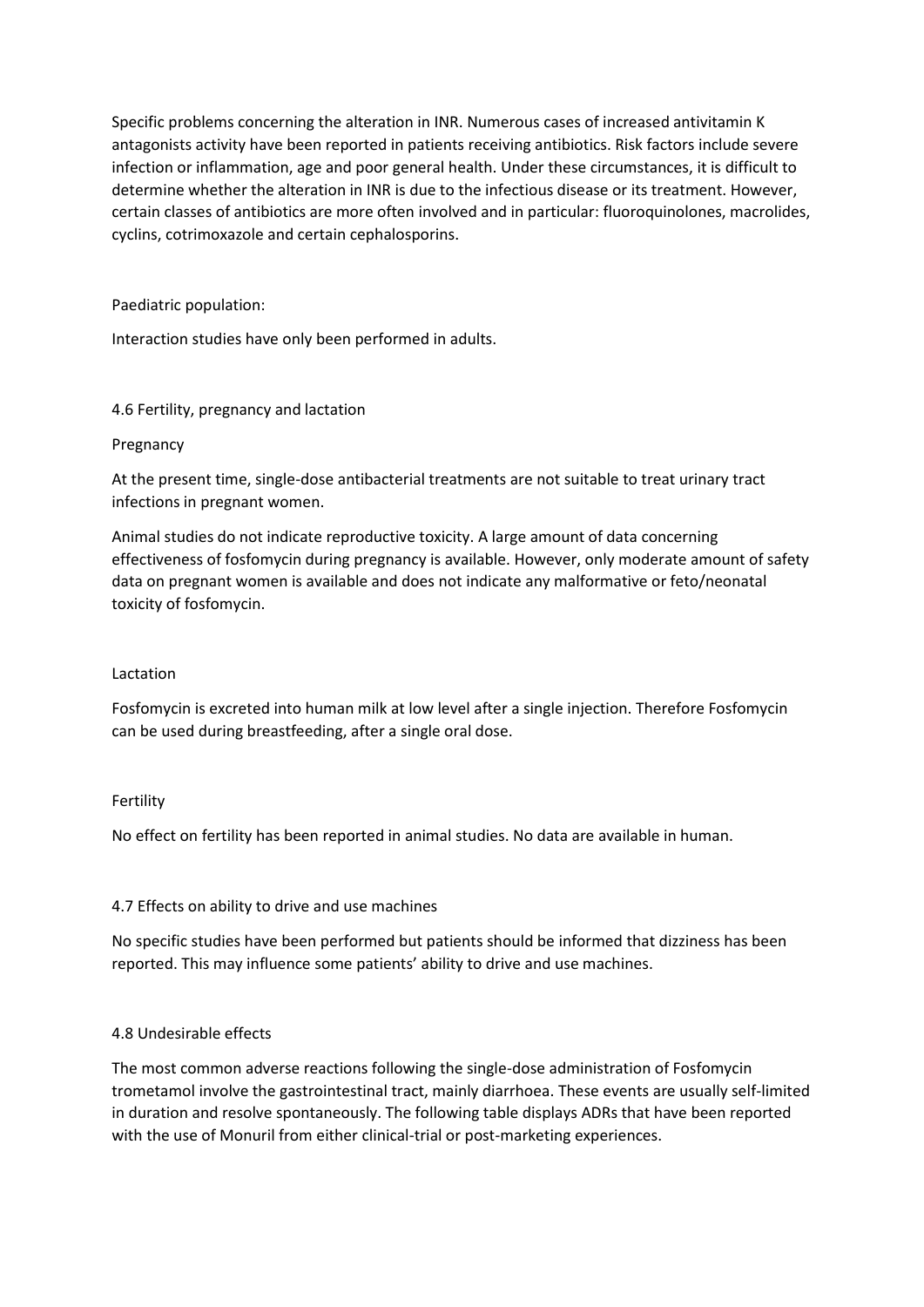The displayed frequency categories use the following convention:

Very common (2 1/10); common (2 1/100 to < 1/10); uncommon (2 1/1,000 to < 1/100); rare (2 1/10,000 to <1/1,000); very rare (<1/10,000), not known (cannot be estimated form the available data).

Within each frequency grouping, undesirable effects are presented in order of decreasing seriousness.

| <b>System Organ</b> | <b>Adverse Drug Reactions</b> |                 |             |                           |  |
|---------------------|-------------------------------|-----------------|-------------|---------------------------|--|
| <b>Class</b>        | <b>Common</b>                 | <b>Uncommon</b> | Rare        | <b>Not Known</b>          |  |
| Infections and      | Vulvovaginitis                |                 |             |                           |  |
| infestations        |                               |                 |             |                           |  |
| Immune system       |                               |                 |             | anaphylactic              |  |
| disorders           |                               |                 |             | reactions including       |  |
|                     |                               |                 |             | anaphylactic shock,       |  |
|                     |                               |                 |             | hypersensitivity          |  |
| Nervous system      | Headache,                     | Paraesthesia    |             |                           |  |
| disorders           | <b>Dizziness</b>              |                 |             |                           |  |
| Cardiac disorders   |                               |                 | Tachycardia |                           |  |
| Respiratory,        |                               |                 |             | Asthma                    |  |
| thoracic and        |                               |                 |             |                           |  |
| mediastinal         |                               |                 |             |                           |  |
| disorders           |                               |                 |             |                           |  |
| Gastrointestinal    | Diarrhoea,                    | Vomiting,       |             | Antibiotic-associated     |  |
| disorders           | Nausea,                       | Abdominal       |             | colitis (see section 4.4) |  |
|                     | Dyspepsia                     | pain            |             |                           |  |
| Skin and            |                               | Rash,           |             | Angioedema                |  |
| subcutaneous        |                               | Urticaria,      |             |                           |  |
| tissue disorders    |                               | Pruritus        |             |                           |  |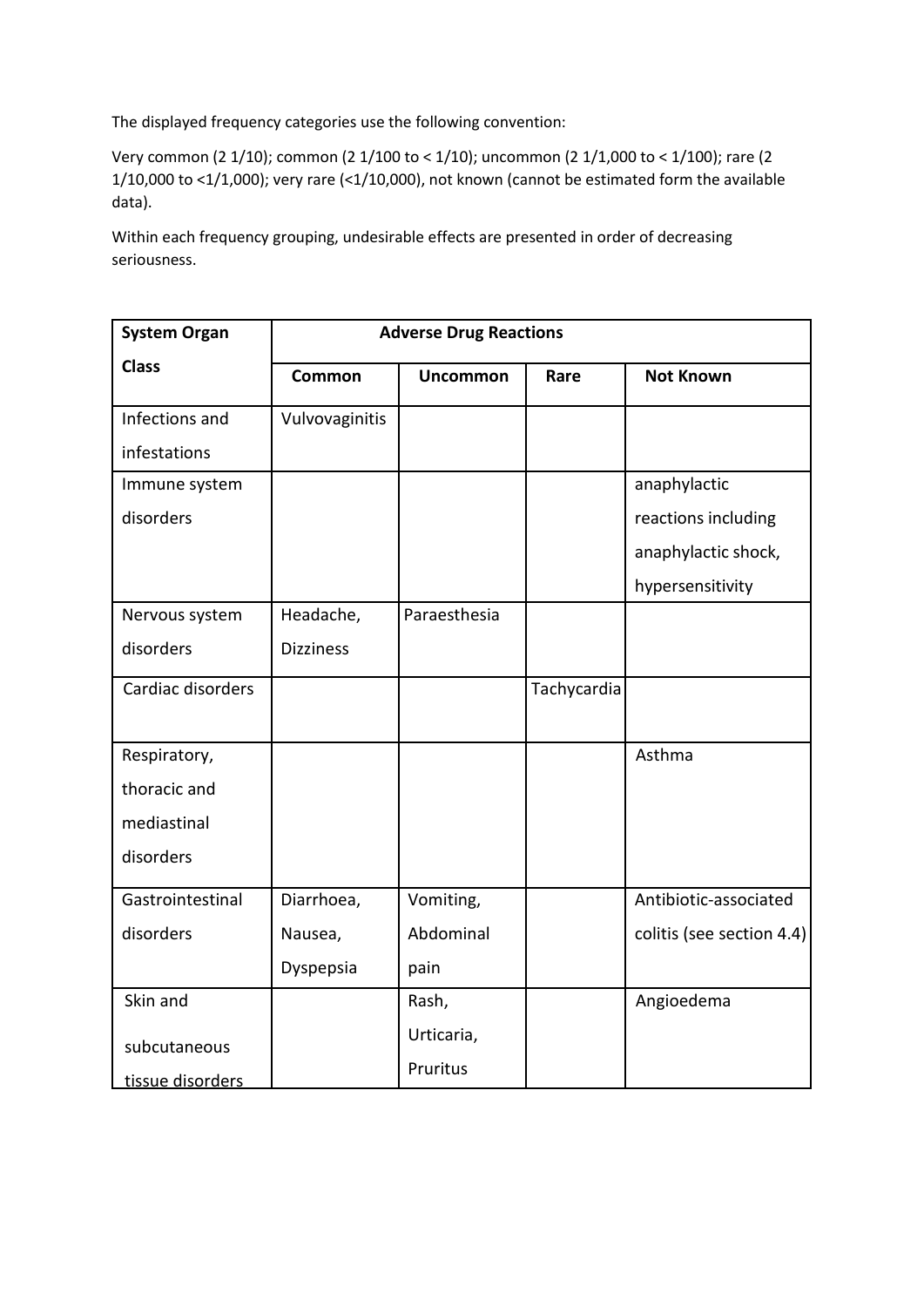| General                   |  | Fatigue |             |
|---------------------------|--|---------|-------------|
| disorders and             |  |         |             |
| administration            |  |         |             |
| site conditions           |  |         |             |
| <b>Vascular Disorders</b> |  |         | Hypotension |

## Reporting of suspected adverse reactions

Reporting suspected adverse reactions after authorisation of the medicinal product is important. It allows continued monitoring of the benefit/risk balance of the medicinal product. Healthcare professionals are asked to report any suspected adverse reactions via HPRA Pharmacovigilance, Earlsfort Terrace, IRL - Dublin 2; Tel: +353 1 6764971; Fax: +353 1 6762517. Website:www.hpra.ie; Email: medsafety@hpra.ie

## 4.9 Overdose

# Symptoms

Experience regarding the overdose of oral fosfomycin is limited. The following events have been observed in patients who have taken Monuril 3 g granules for oral solution in overdose: vestibular loss, impaired hearing, metallic taste, and general decline in taste perception.

Cases of hypotonia, somnolence, electrolytes disturbances, thrombocytopenia and hypoprothrombinemia have been reported with parenteral use of fosfomycin.

## Treatment in the event of overdose

In the event of overdosage, treatment should be symptomatic and supportive. Rehydration is recommended to promote urinary elimination of the drug.

## 5.1 Pharmacodynamic properties

Pharmacotherapeutic group: Antibacterials for systemic use – other antibacterials ATC code: J01XX01

Monuril 3 g granules for oral solution contains fosfomycin [mono(2-ammonium-2-hydroxymethyl-1,3-propandiol)(2R-cis)-(3-methyloxyranil)phosphonate], a broad spectrum antibiotic, derived from phosphonic acid, for the treatment of urinary tract infections. It acts on at the first stage of bacterial wall synthesis. Being an analogue of phosphoenolpyruvate, it inhibits the phosphoenolpyruvate transferase enzyme, thereby irreversibly blocking the condensation of uridine diphosphate-Nacetylglucosamine with p-enolpyruvate, one of the first steps in bacterial cell wall synthesis. It can also reduce bacterial adhesion to bladder mucosa, which can be a predisposing factor for recurring infections. Its mechanism of action explains the lack of cross-resistance with other antibiotics and the synergism with other classes of antibiotics, such as beta-lactam antibiotics.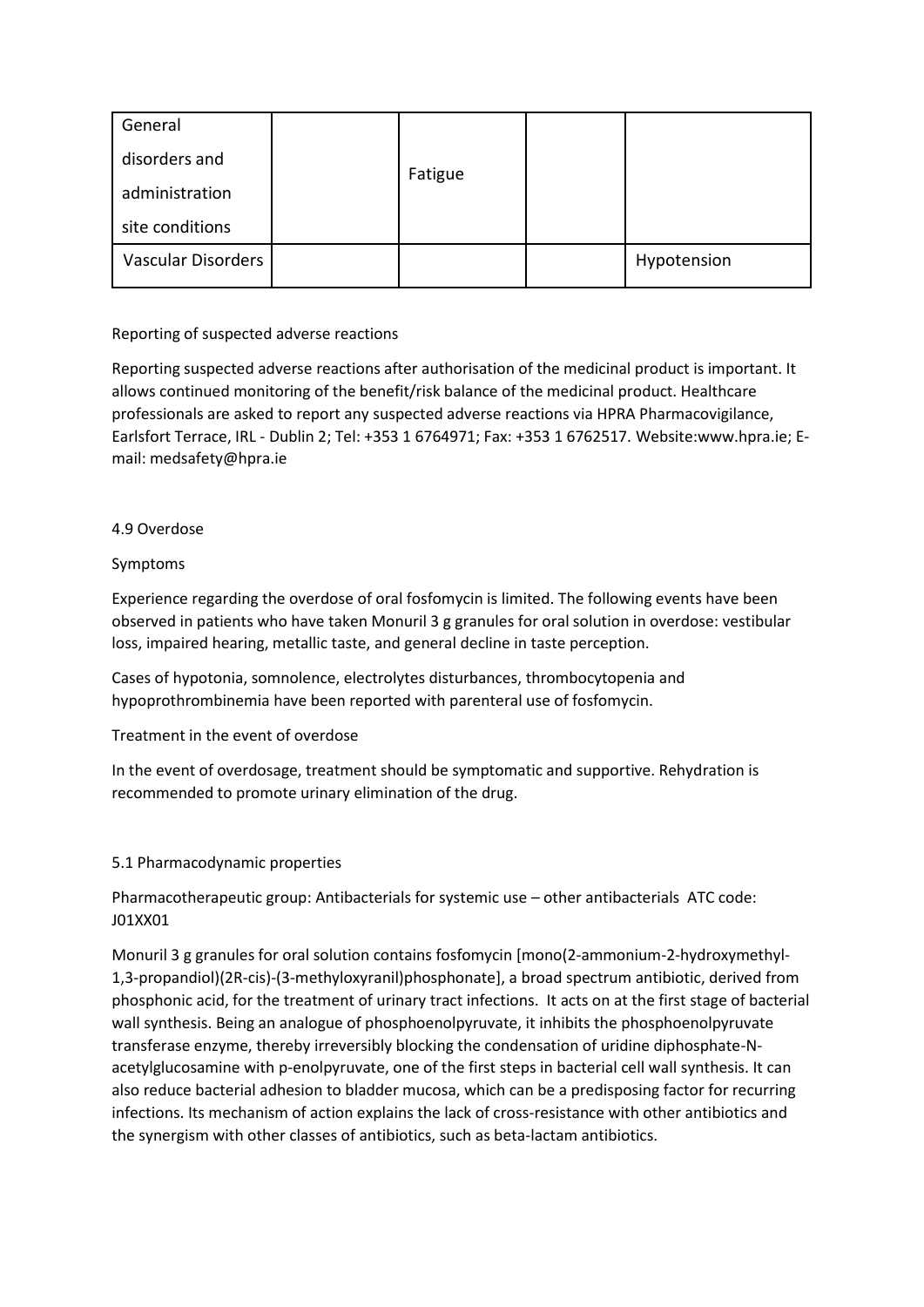Fosfomycin-trometamol acts against a broad range of Gram-positive and Gram-negative microorganisms commonly isolated in urinary tract infections, such as E.coli, Citrobacter spp., Klebsiella spp., Proteus spp., Serratia spp., P. aeruginosa and Enterococcus faecalis.

The emergence of in vitro resistance occurs as a mutation of the chromosomal genes glpT and uhp, which control the transport of L-alpha-glycerophosphate and hexose phosphate, respectively.

#### Break points

EUCAST clinical MIC breakpoints for oral fosfomycin to separate susceptible (S) pathogens from resistant (R) pathogens are:

- Enterobacteriaceae S≤32mcg/ml, R>32mcg/ml
- For other species MIC breakpoint not defined.

### 5.2 Pharmacokinetic properties

#### Absorption

After oral administration, fosfomycin is well absorbed from the gut and has an absolute bioavailability of about 50%. Food delays absorption, not influencing urinary concentrations.

#### Distribution

Fosfomycin is distributed to the kidneys, bladder wall, prostate and seminal vesicles. Sustained concentrations of fosfomycin higher than the minimum inhibitory concentrations (MIC) are obtained in urine for 24-48 hours after oral administration.

Fosfomycin is not bound to plasma proteins and crosses the placental barrier.

#### Elimination

Fosfomycin is excreted unchanged mainly via the kidneys by glomerular filtration (40-50% of the dose is found in the urine) with an elimination half-life of about 4 hours and to a lesser extent in feces (18-28% of the dose). The appearance of a second serum peak 6 and 10 hours after drug intake suggests that the drug is subject to enterohepatic recirculation.

The pharmacokinetic features of fosfomycin are not modified by age or pregnancy. The drug accumulates in patients with renal failure; linear relationships have been established between fosfomycin pharmacokinetic parameters and glomerular filtration rate data.

#### 5.3 Preclinical safety data

In acute toxicity studies a single oral dose of 5000 mg/kg was well tolerated both in mice and rats and a single dose of 2000 mg/kg did not produce changes in rabbits and dogs.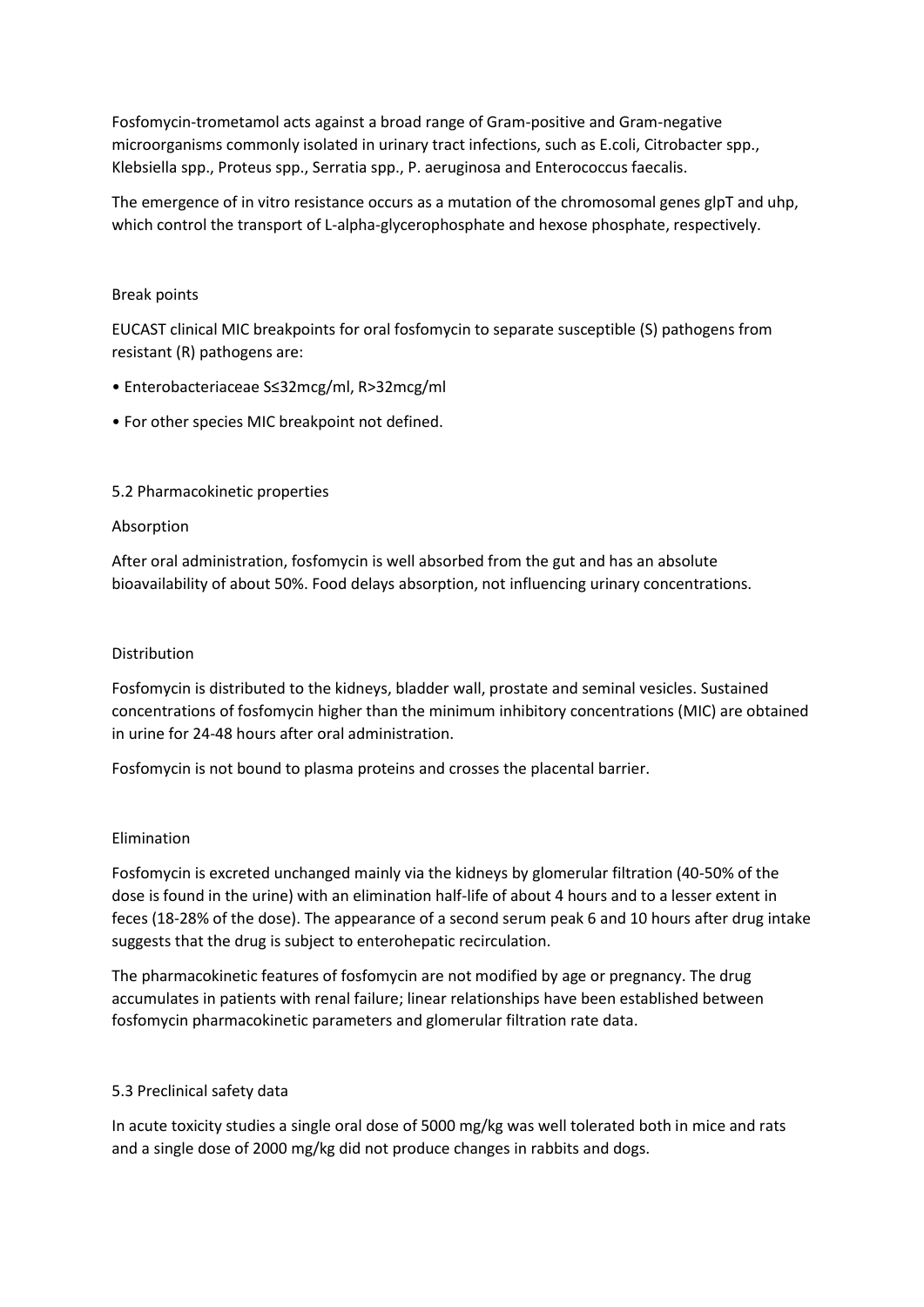Repeated dose studies by oral route showed that the no-effect dose was between 100 and 200 mg/kg after 4 weeks of treatment in dogs and rats, respectively.

Genotoxicity studies have shown that fosfomycin is devoid of mutagenic potential.

Reproductive and development toxicity studies have not disclosed any teratogenic effects, any signs of peri- and postnatal toxicity or any untoward effects on fertility.

6.1 List of excipients

Mandarin flavour

Orange flavour

**Saccharin** 

Sucrose

6.2 Incompatibilities

Not applicable.

6.3 Shelf life

3 years

| 6.4 Special precautions for storage |
|-------------------------------------|
| No special precautions for storage. |

6.5 Nature and contents of container

Sachets are a four layer laminate: paper, polyethylene, aluminium, polyethylene.

Sachets are supplied in cardboard outer containing either 1 sachet or 2 sachets.

6.6 Special precautions for disposal of a used medicinal product or waste materials derived from such medicinal product and other handling of the product

The dose must be dissolved in a glass of water and administered soon after dissolving.

Any unused product or waste material should be disposed of in accordance with local requirements.

7 MARKETING AUTHORISATION HOLDER Zambon S.p.A.